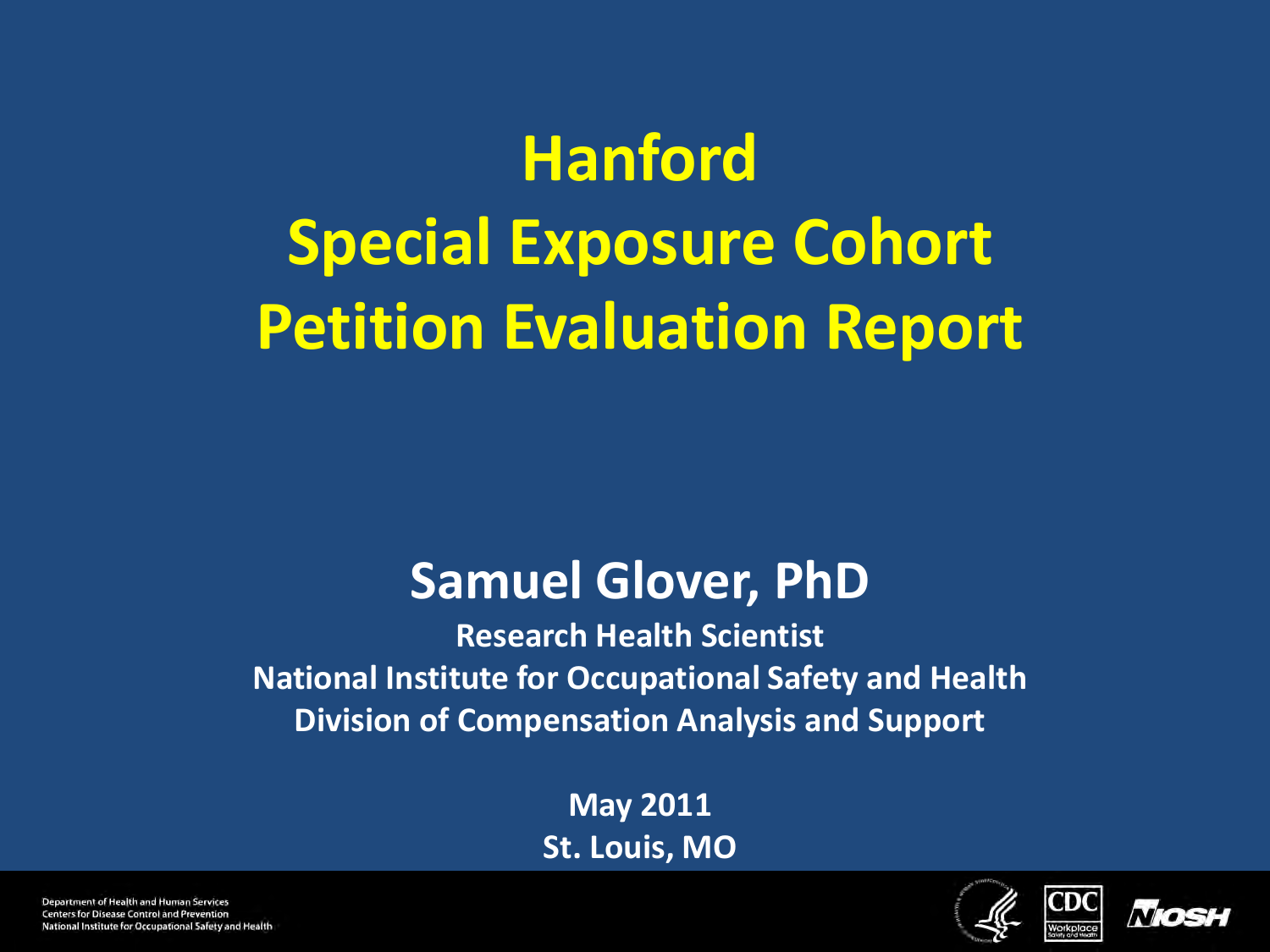### **Petition Overview**

- **Petition received on November 10, 2009**
- **Petitioner proposed class definition:** 
	- **All personnel who were internally monitored (urine or fecal), who worked at the Plutonium Finishing Plant in the 200 Area at the Hanford Site, from January 1, 1987 through December 31, 1989**



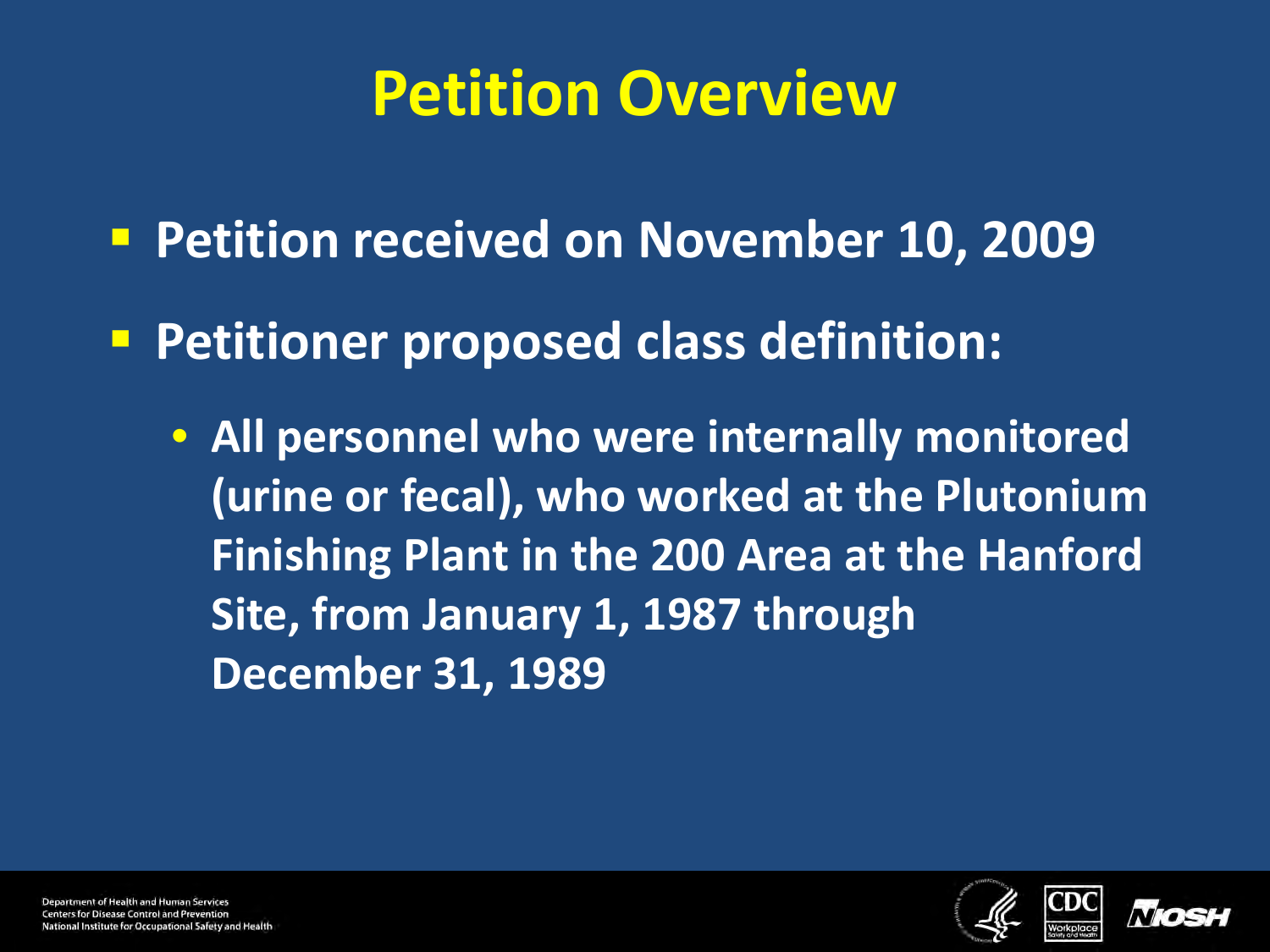**May 3, 2010: Petition qualified for evaluation**

**Petition basis: Radiation monitoring records for members of the proposed class have been lost, falsified, or destroyed**



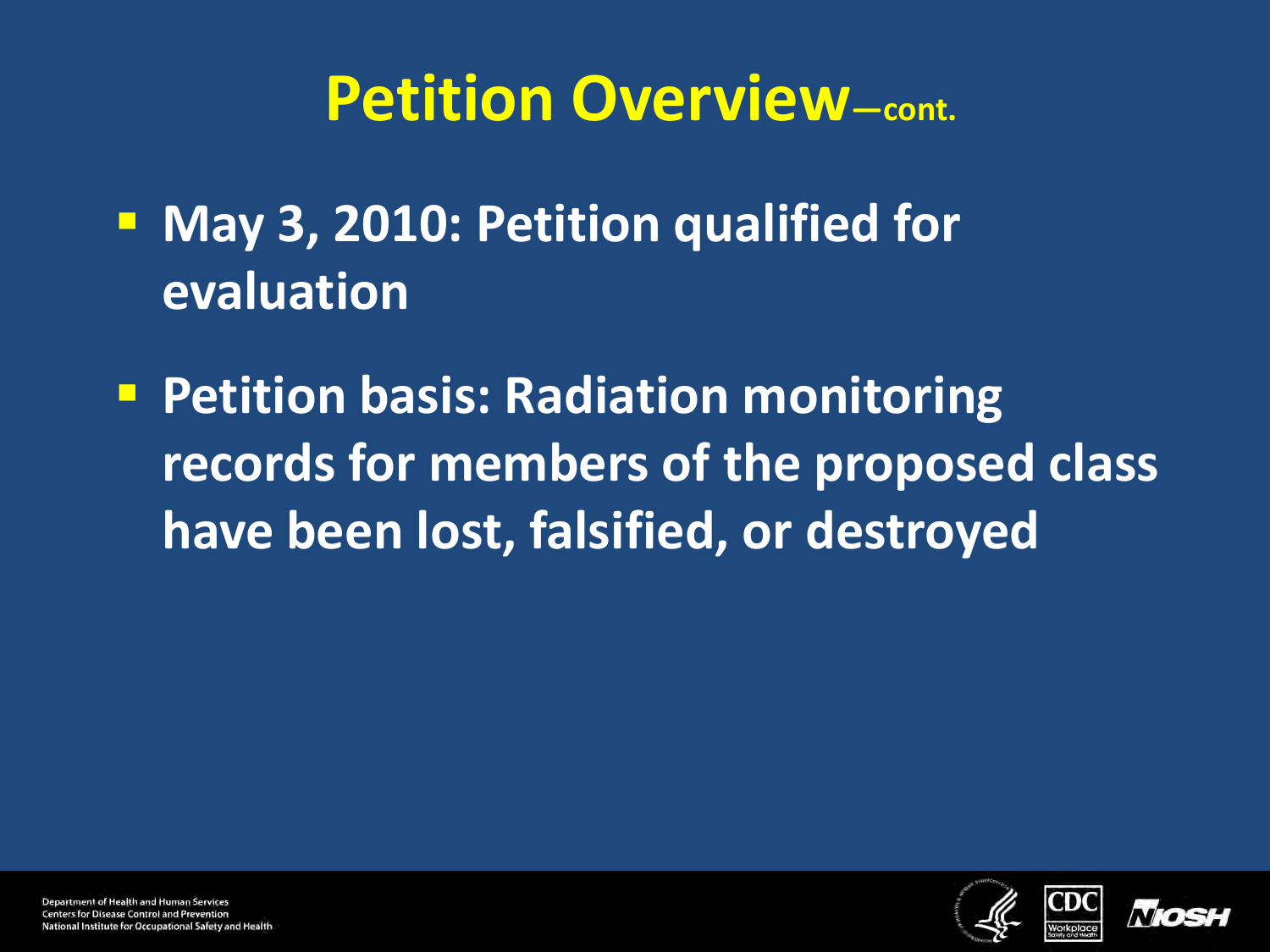**Three existing SEC classes previously enacted at Hanford:**

- **1. October 1, 1943 through August 31, 1946, for selected areas of Hanford (SEC-00057-1)**
- **2. September 1, 1946 through December 31, 1968, for selected areas of Hanford (SEC-00057-2)**
- **3. October 1, 1943 through June 30, 1972, for all areas of Hanford (this class subsumed previous two classes; SEC-00152)**



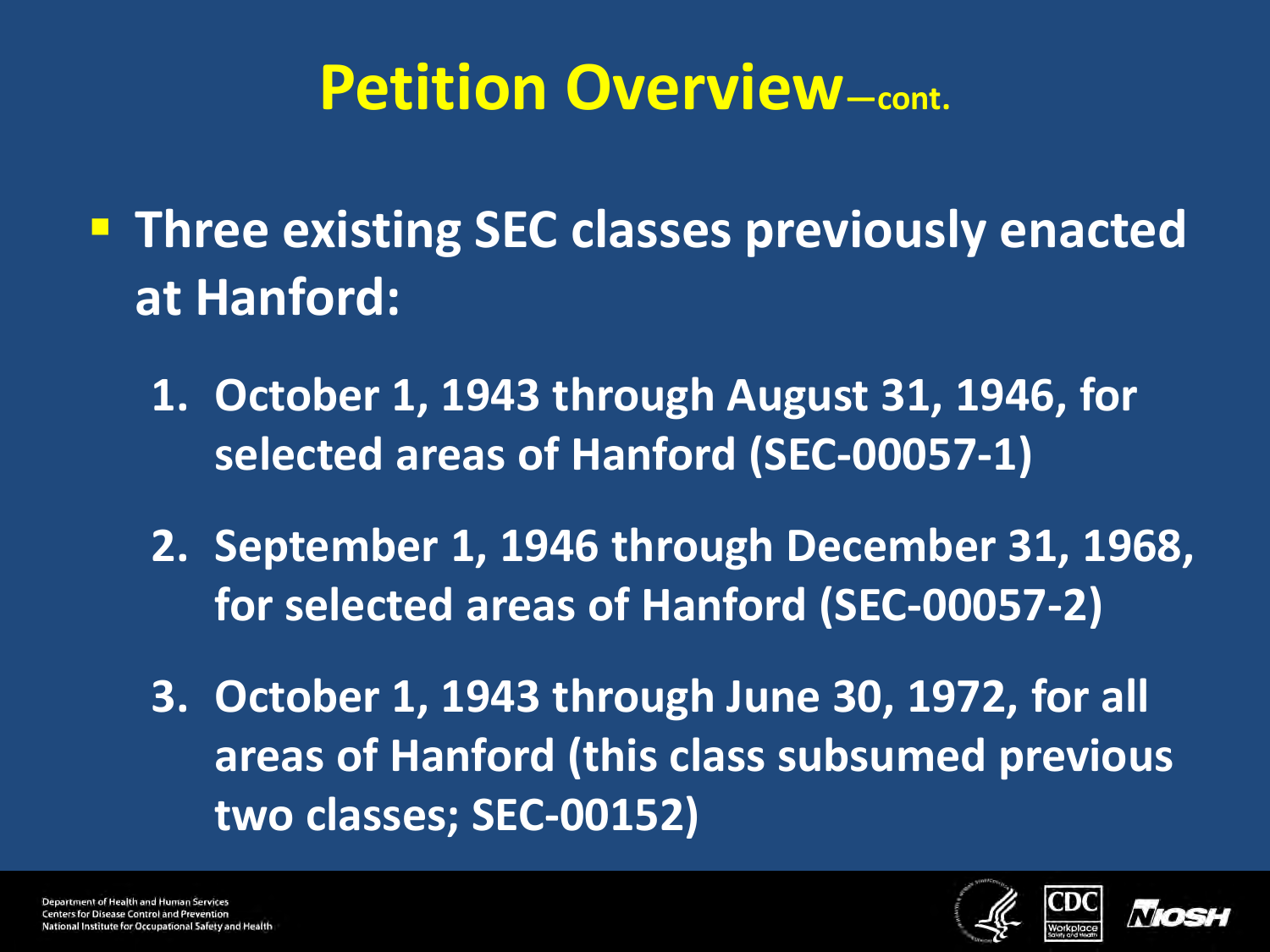- **SEC-0057 petition requested the SEC class be continued through 1990**
	- **Advisory Board and NIOSH continue to review post 1972**
- **The timeframe associated with SEC-0155 was encompassed by SEC-0057**
- **SEC-00155 was specific and focused on data falsification and was deemed appropriate for separate review**



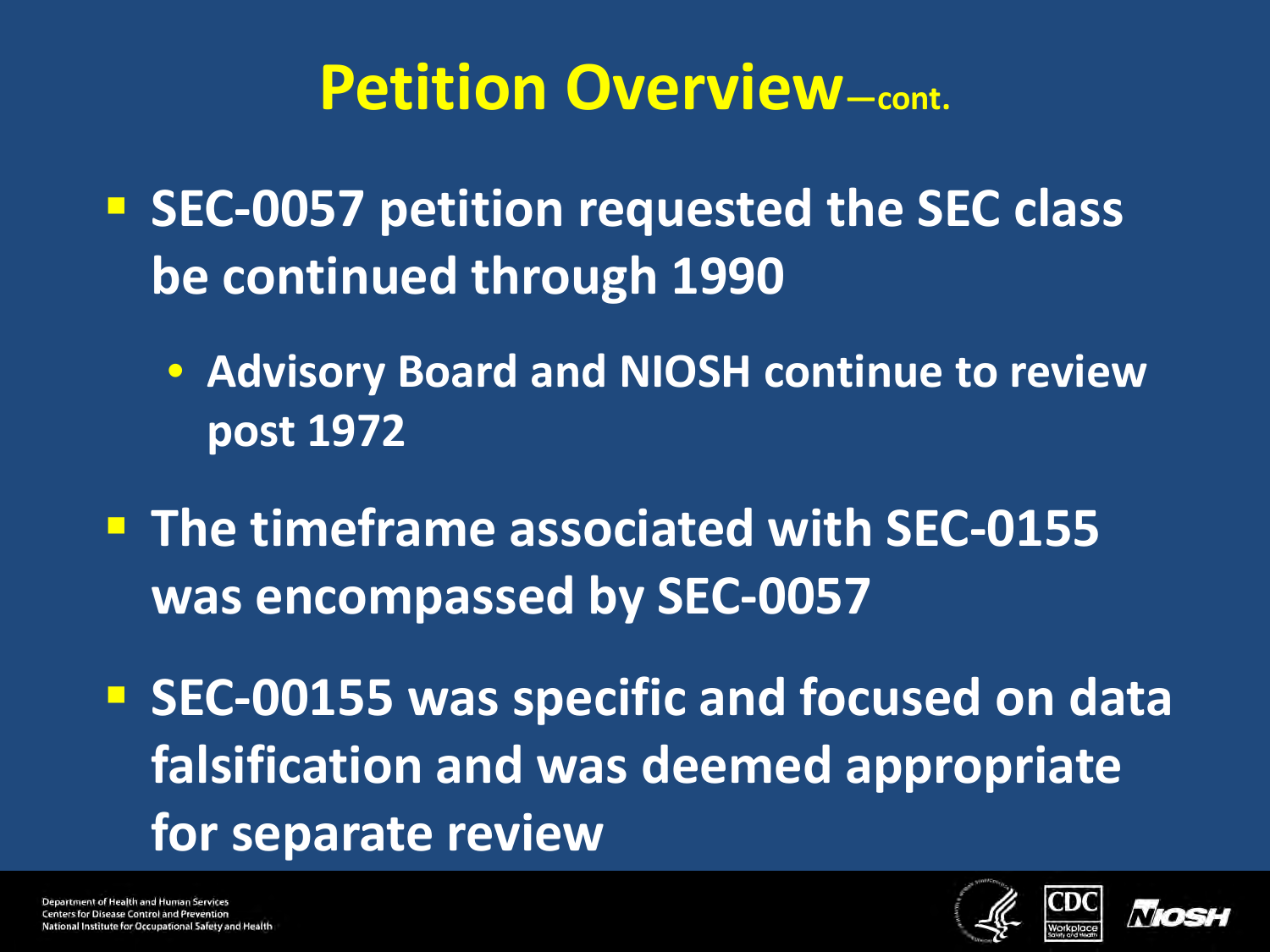**The petitioner's specific evidence of accusations by the U.S. EPA of purposeful wrong doing by US Testing resulted in NIOSH determining that issues regarding quality of bioassay data required further investigation as a separate issue from the continuing Board evaluation of SEC 00057.**

**The intent of NIOSH's separate evaluation of SEC-00155 is to ensure that issues identified with UST's non-bioassay analytical programs did not also adversely affect the company's bioassay analysis operations in Richland, WA.**

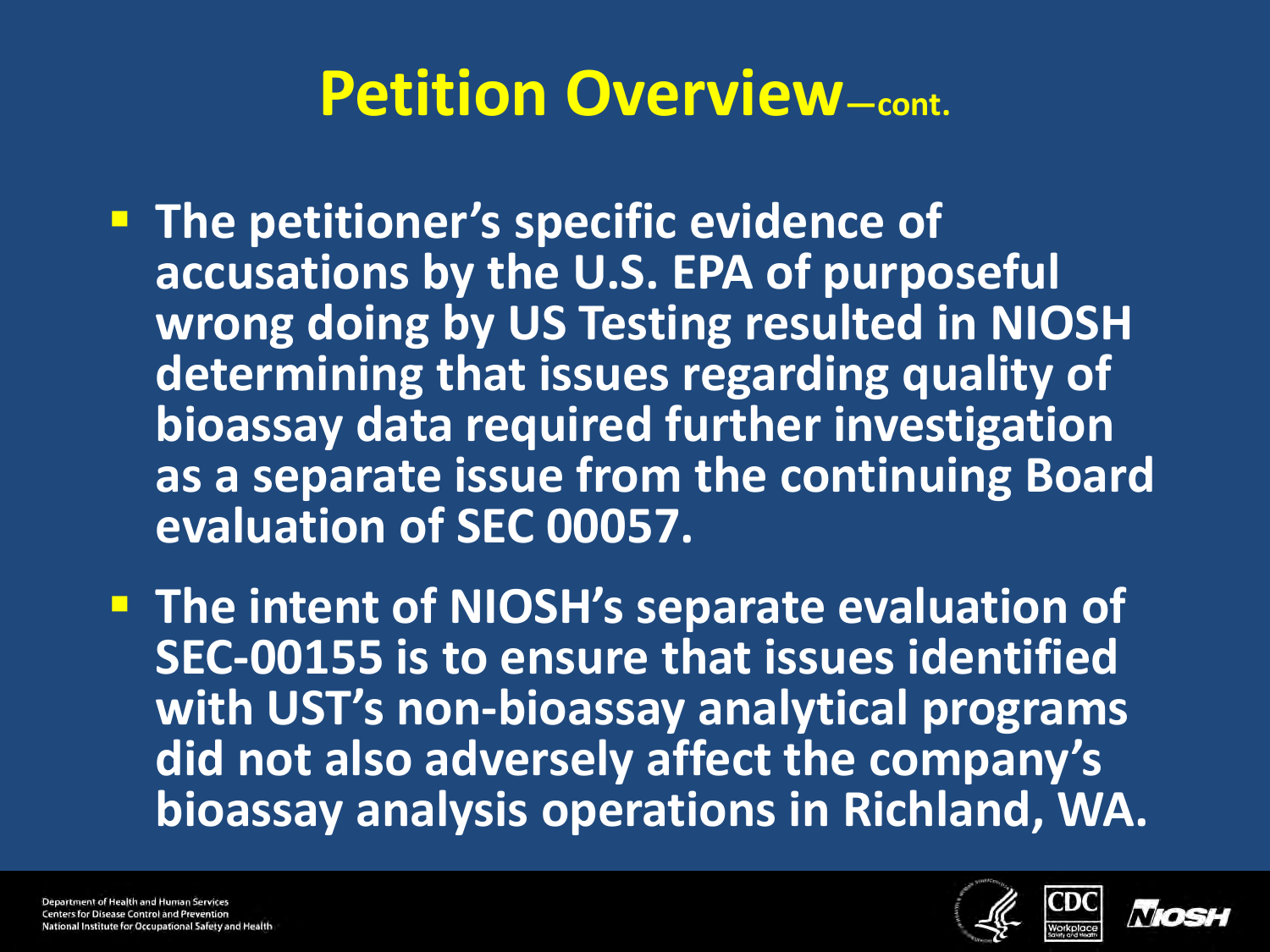# **Sources of Available Information**

- **DRAU Team Technical Basis Documents (TBDs)**
- **DRAU Team Technical Information Bulletins (TIBs) and Procedures**
- **Interviews with eight former employees**
- **Existing claimant files**
- **P Documentation provided by petitioner**
- **NIOSH Site Research Database (over 7500 documents)**
- **P.** Data captures at Hanford and Office of the **Inspector General**



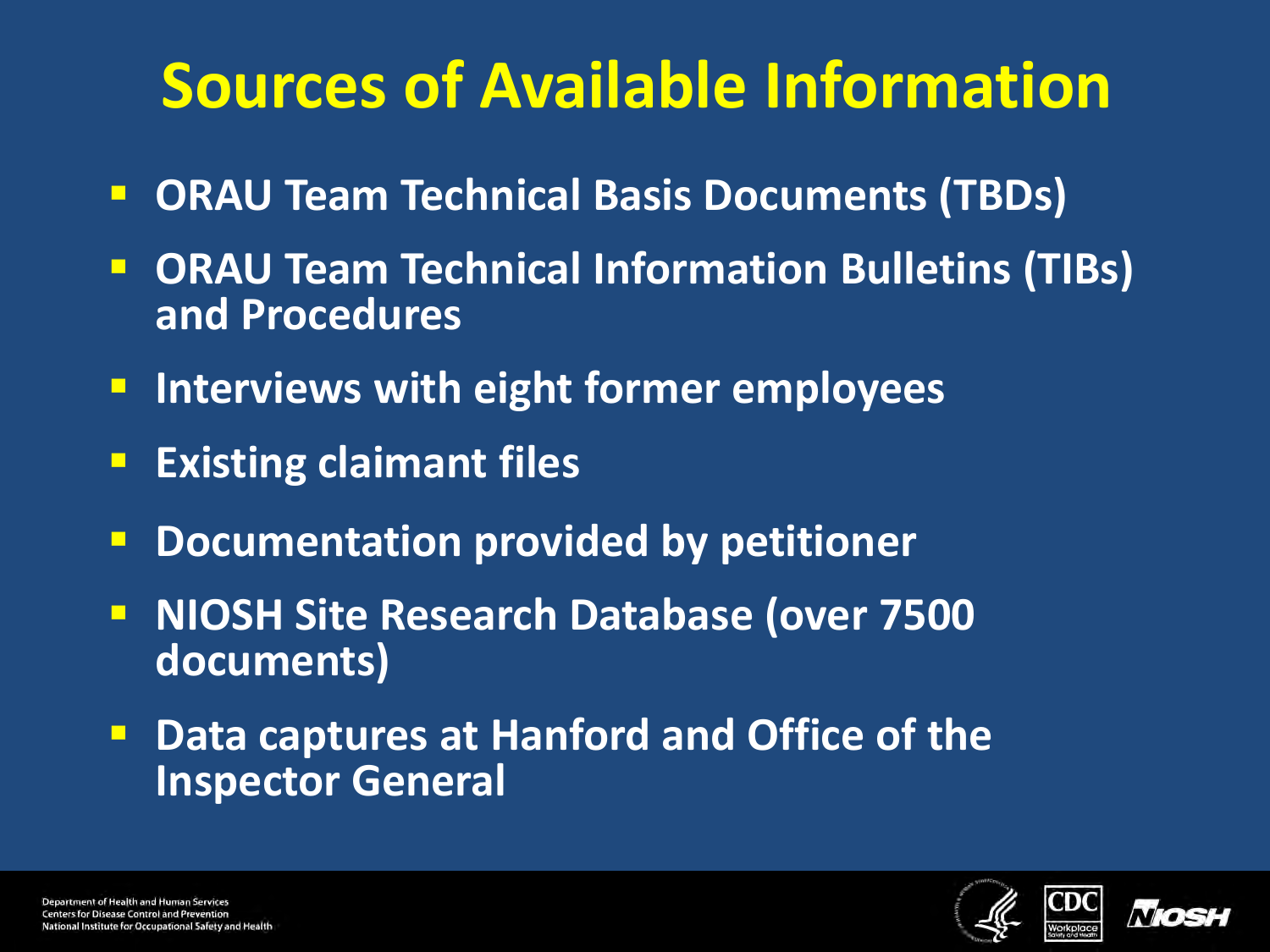### **Interviews**

- **Eight interviews with former workers**
	- **None of the statements collaborated falsification of data from the radiobioassay program**



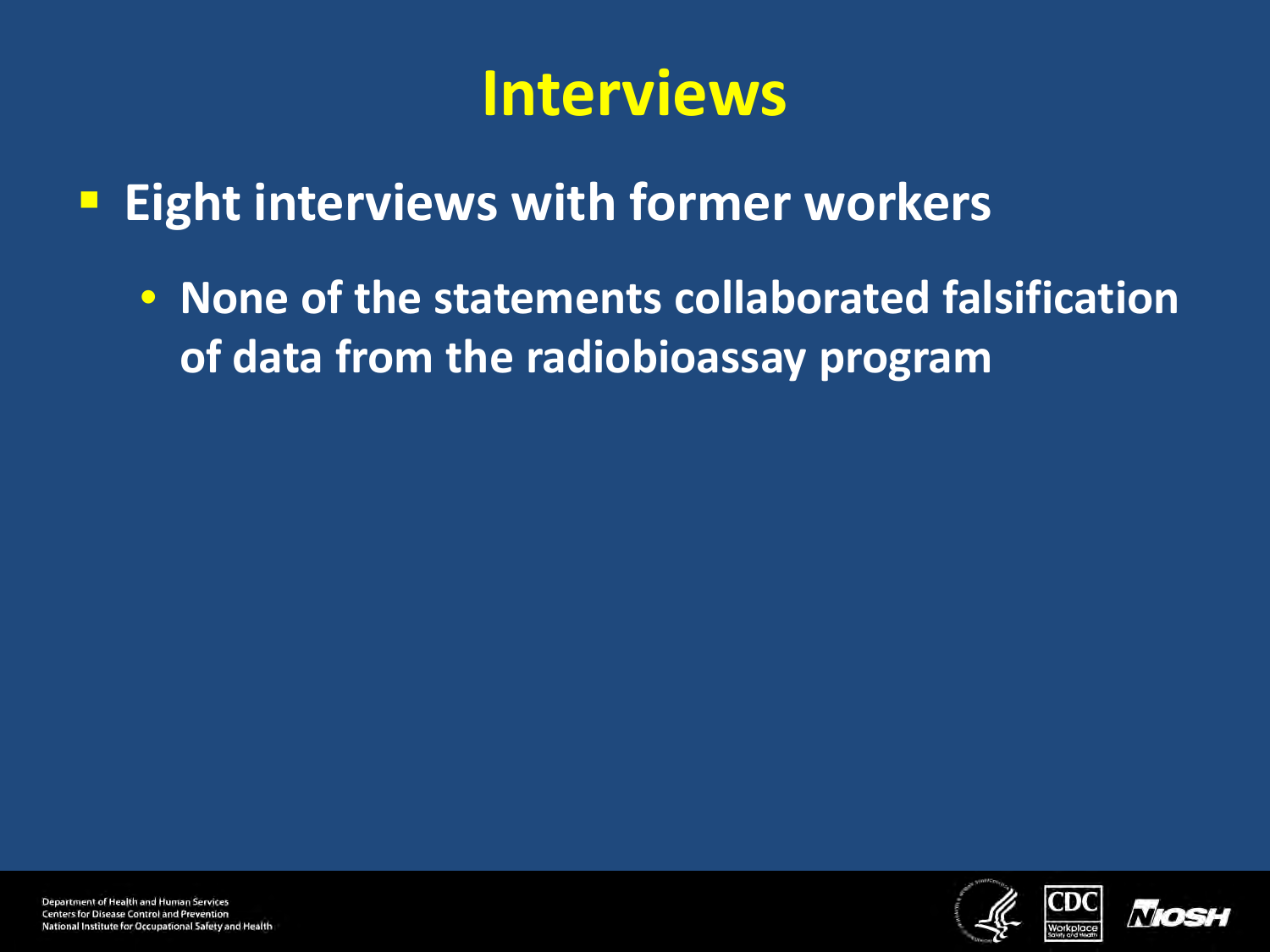| <b>Previous Dose Reconstructions</b>                                                   |      |
|----------------------------------------------------------------------------------------|------|
| <b>NIOSH OCAS Claims Tracking System</b><br>Information available as of April 13, 2011 |      |
| <b>E</b> Hanford claims submitted to NIOSH                                             | 4034 |
| • Claims with employment during the period<br><b>evaluated (1987-1989)</b>             | 1347 |
| <b>Claims containing internal dosimetry</b>                                            | 914  |
| <b>Claims containing external dosimetry</b>                                            |      |



**NIOSH**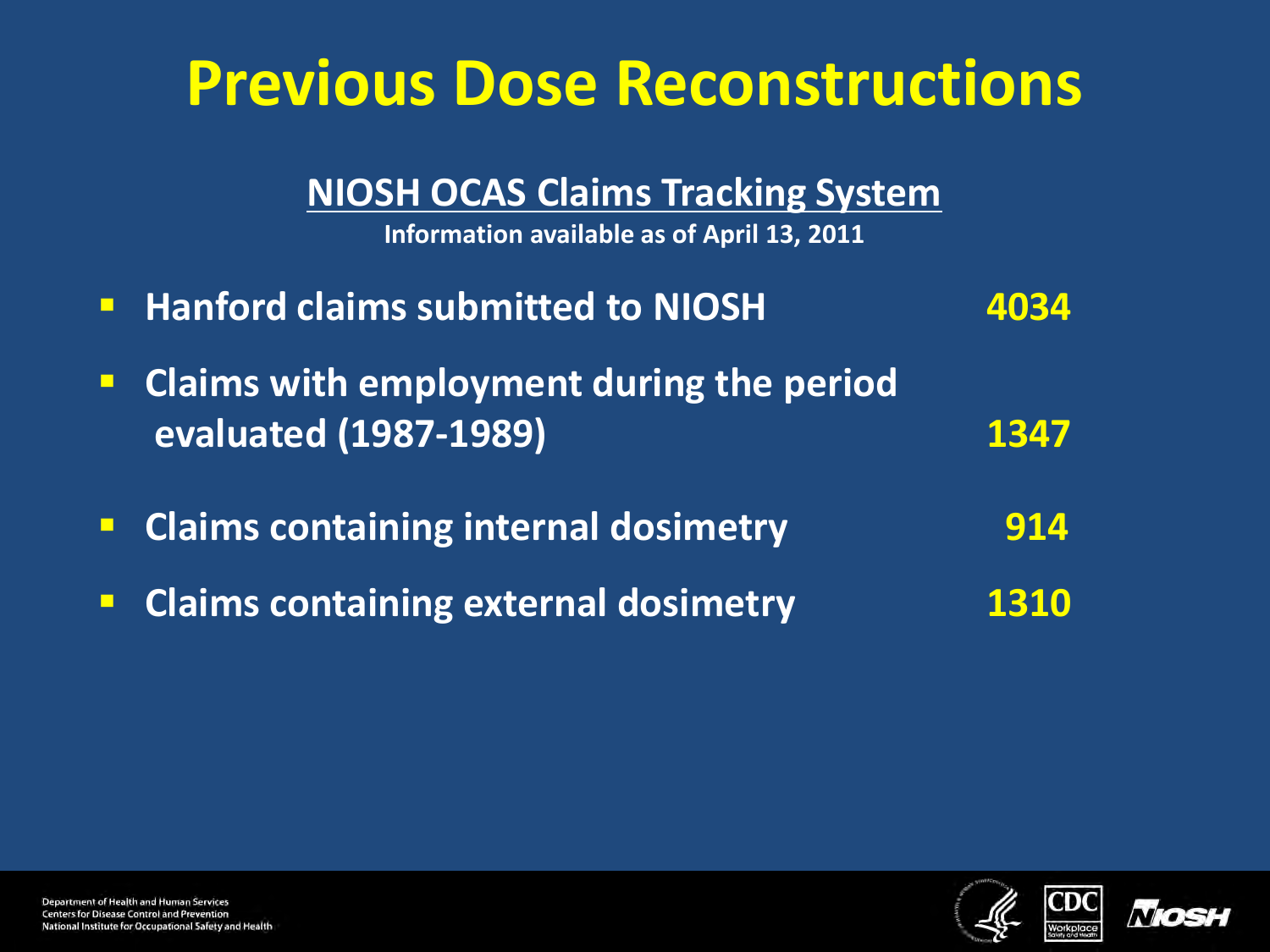# **Periods of NIOSH Evaluation**

- **NIOSH evaluated the time period requested by the petitioner January 1, 1987 through December 31, 1989**
- **While the location was specified as employees who worked at the Plutonium Finishing Plant, the evaluation was primarily focused on the program which applies to all of Hanford**



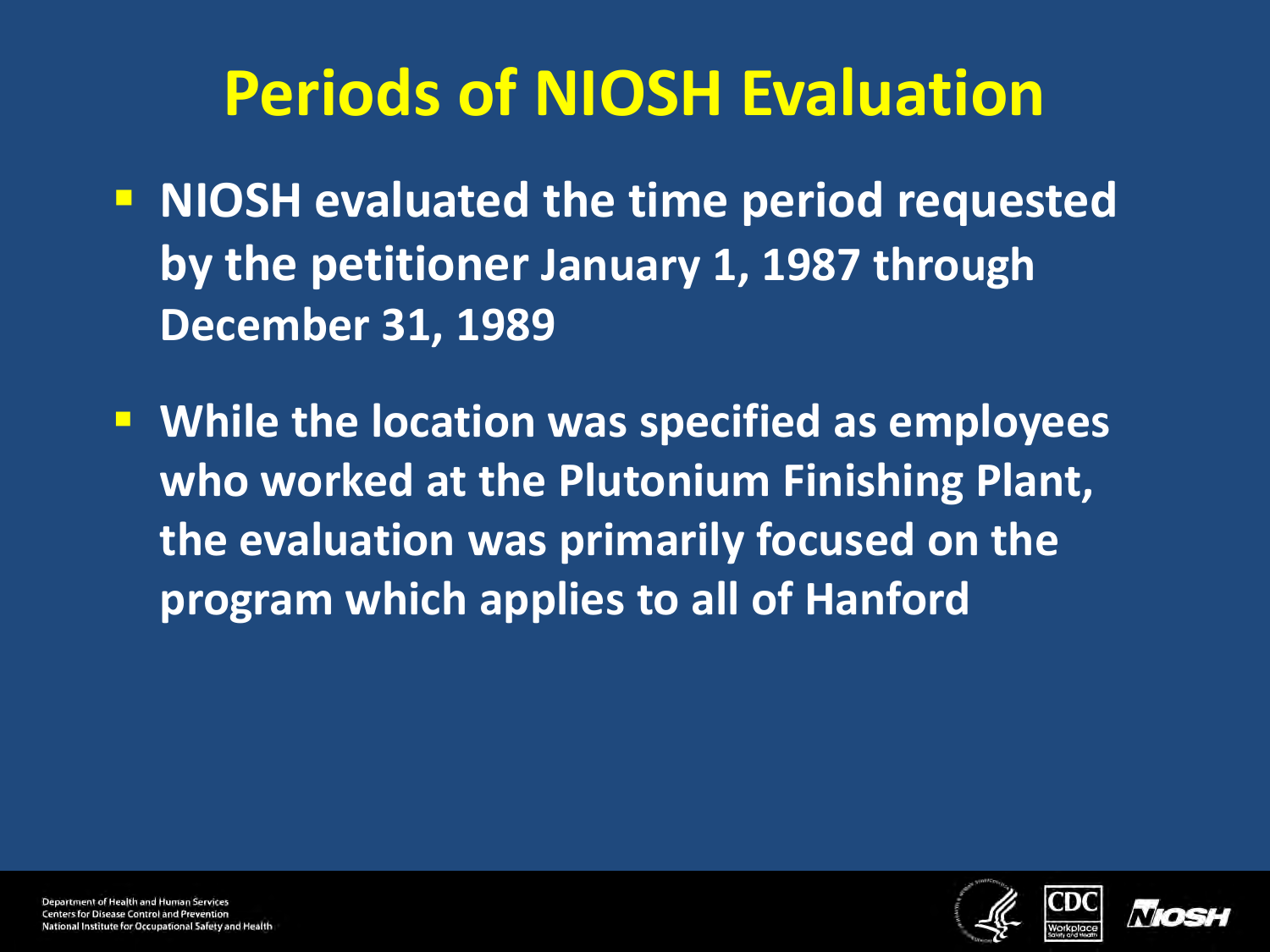# **Hanford Operations: 1987-1989**

- **Evaluation report does not repeat the discussions from evaluation reports for SEC-00057 and SEC-00152**
- **P** Describes activities at the Plutonium Finishing **Plant during the time period in question**
- **FIDUATE:** Focus of the evaluation was data falsification **and not source-term issues**



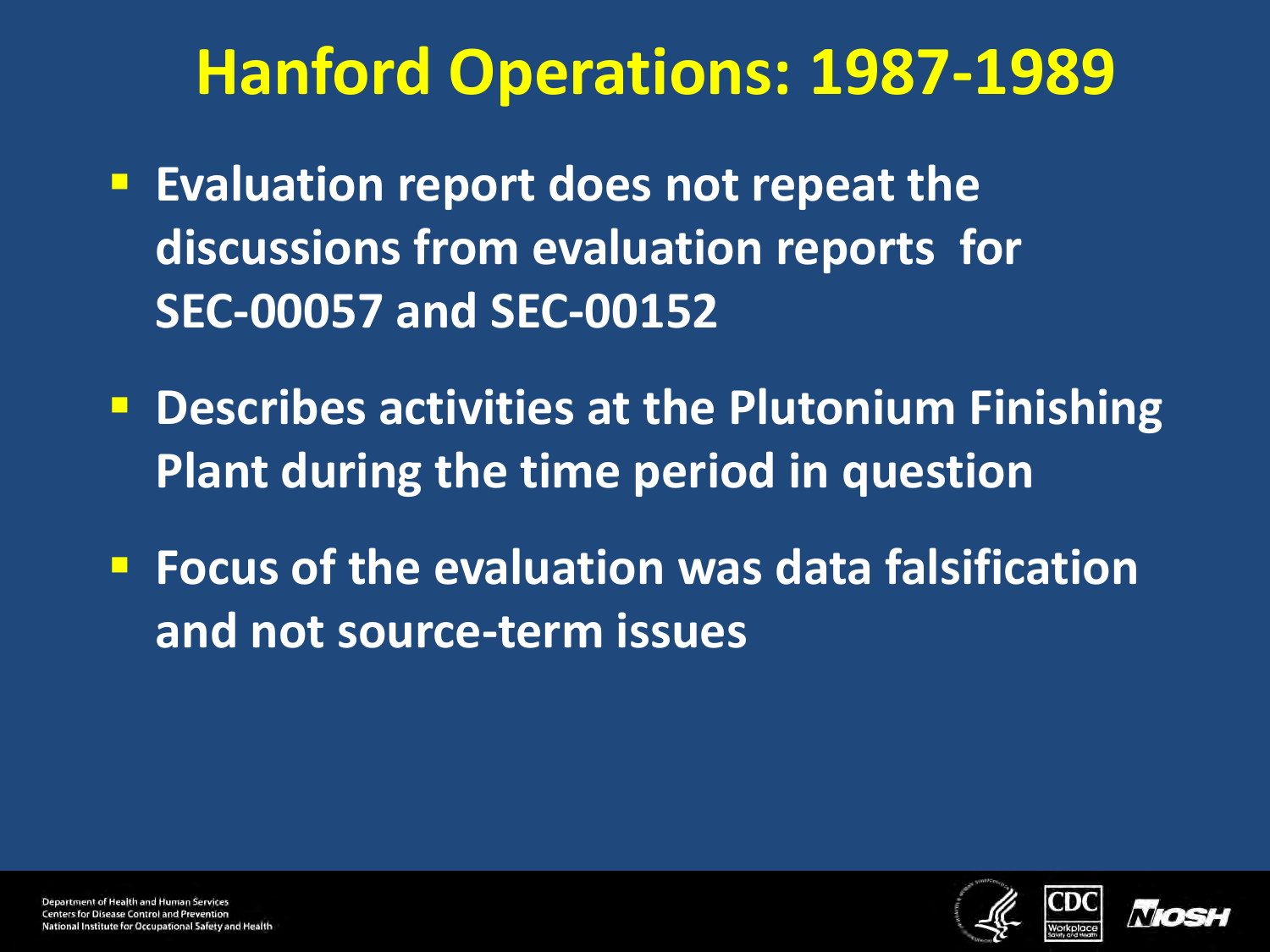# **Plutonium Finishing Plant: 1987-1989**

- **Weapons grade metal production, Remote Mechanical C Line**
- **Plutonium Reclamation Facility**
- **Miscellaneous treatment system glovebox operations**
- **Analytical laboratory operation**
- **P** Development laboratory operations
- **Polycube processing (a polycube is a solid mixture of polystyrene and plutonium oxide)**

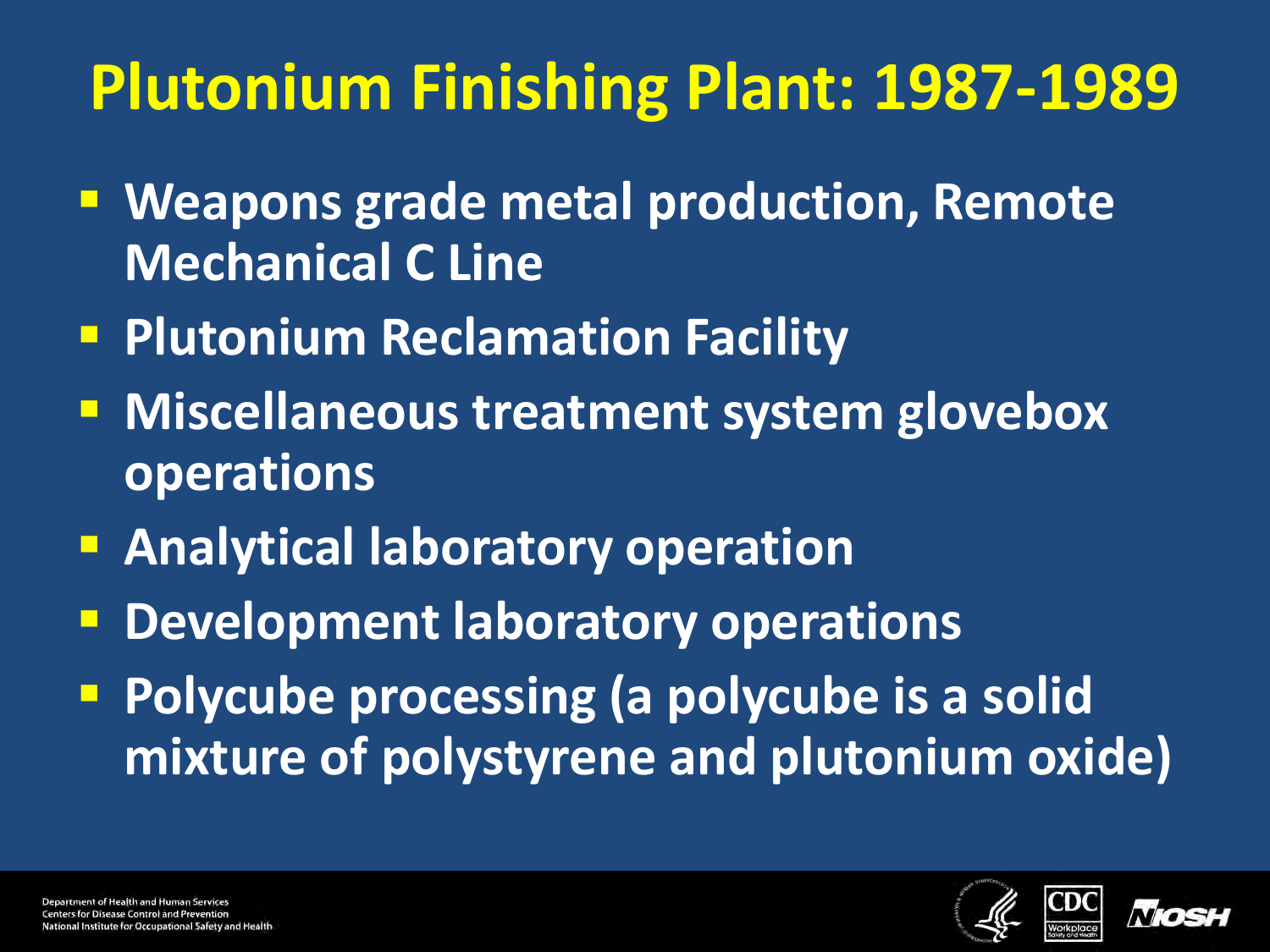**Potential Radiation Exposures During the Class Period**

- $\blacksquare$  Internal sources of exposure
	- **Plutonium Finishing Plant contained broad spectrum of internal emitters (particularly plutonium and americium)**
- **External sources of exposure** 
	- **Not the driving force for this evaluation report**
	- **Photon/beta exposure from the various activities at the Plutonium Finishing Plant**
	- **Neutrons were also an exposure potential**

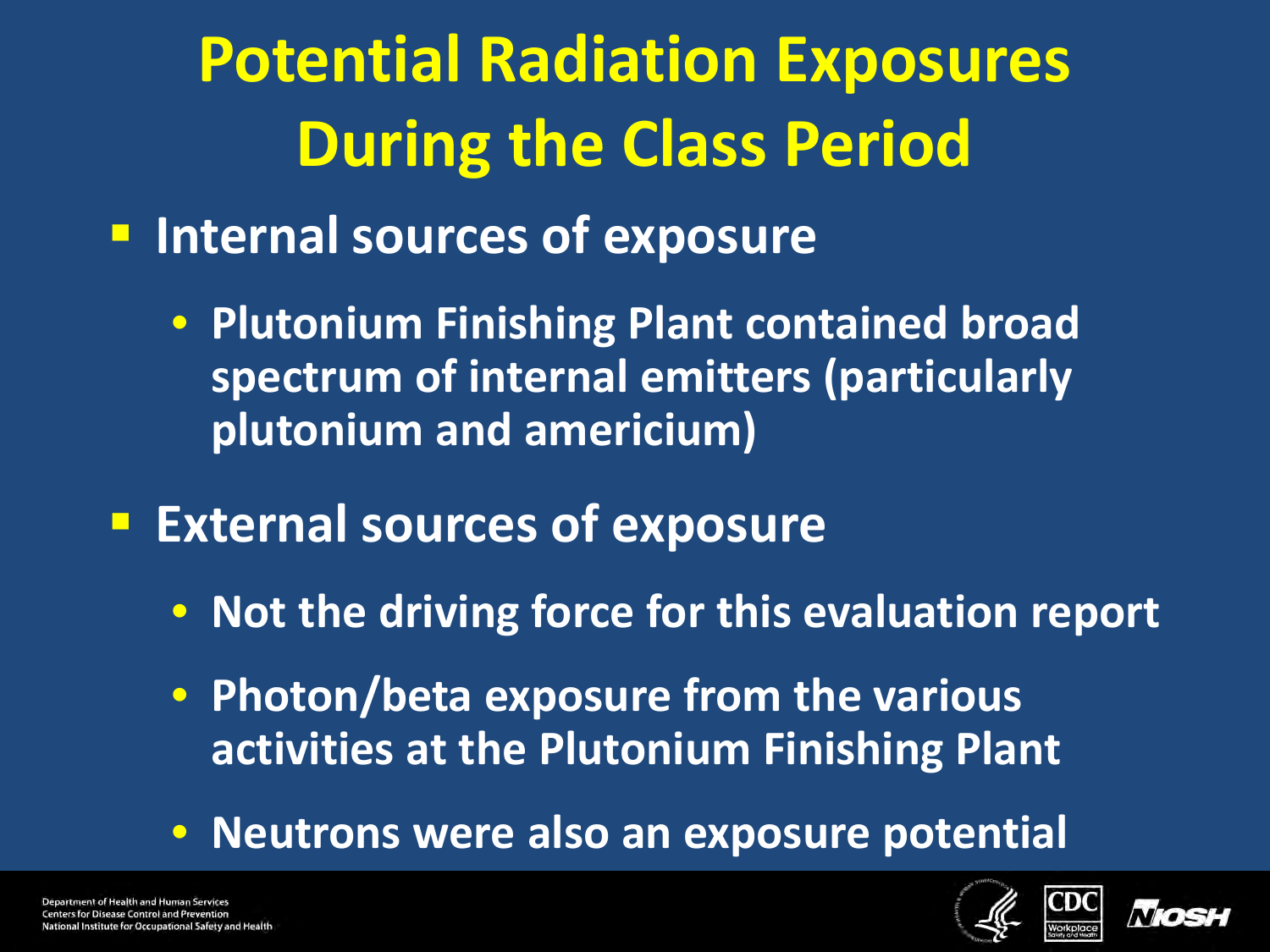# **Personal Monitoring Data**

#### **Internal monitoring data**

- **US Testing processed several thousand bioassay samples during the period in question**
	- **Urinalysis was the principal plutonium method**
	- **Workers deemed to have a higher risk or those involved in potential incident may also have fecal samples**
	- **Americium typically monitored with in-vivo counting methods**
- **Hanford maintained an extensive area monitoring program (not the focus of this review)**
- **External monitoring data** 
	- **Extensive monitoring results are available for beta/photon and neutron exposures**



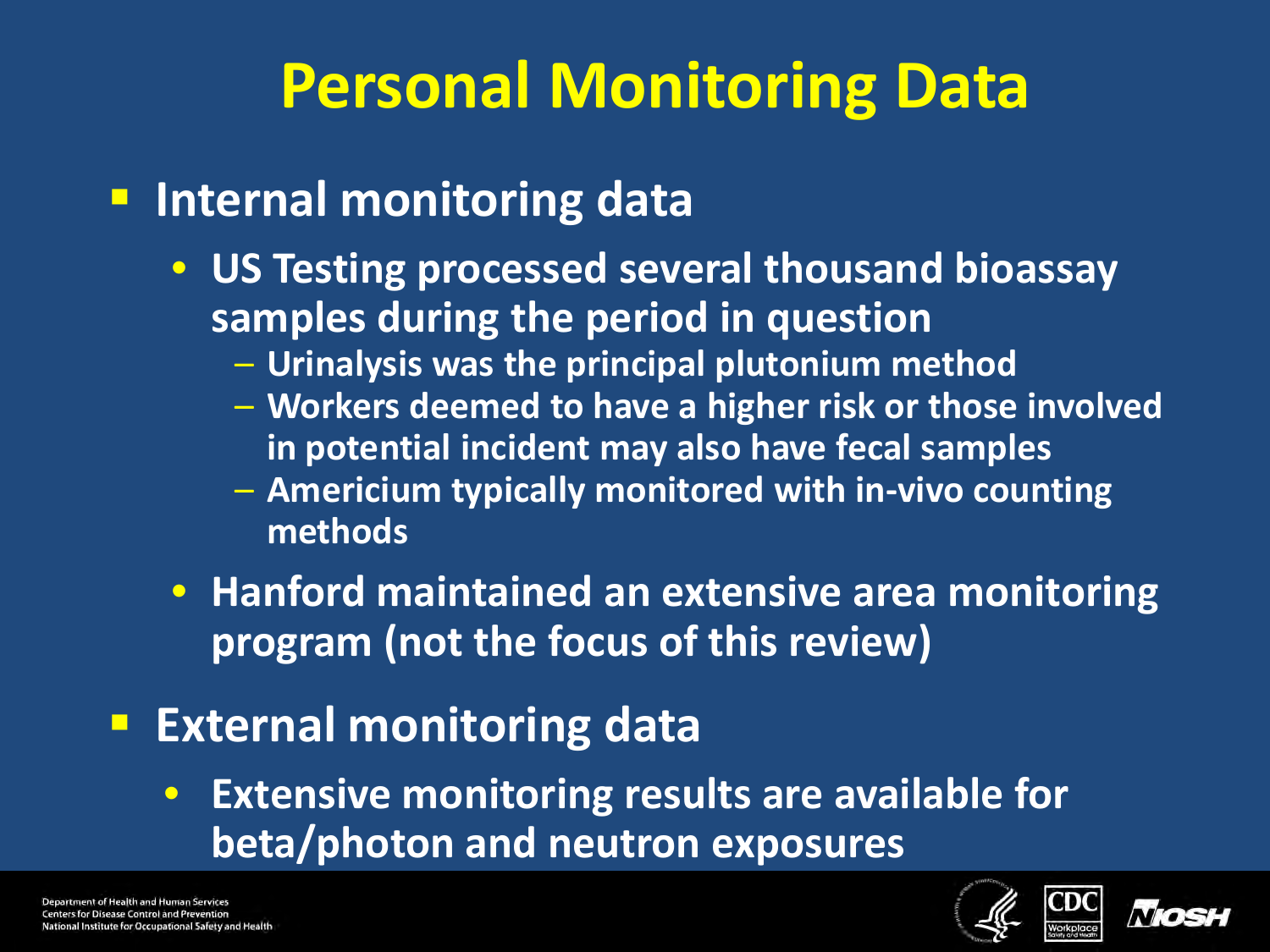# **Background**

- **US Testing provided radioanalytical services to Hanford since 1965 (including bioassay)**
- **US Testing's radioanalytical facilities were located in Richland, WA**
	- **Richland facility also did non-radiological analyses**
- **US Testing also had another laboratory in Hoboken, NJ**
	- **Performed non-radiological analyses**



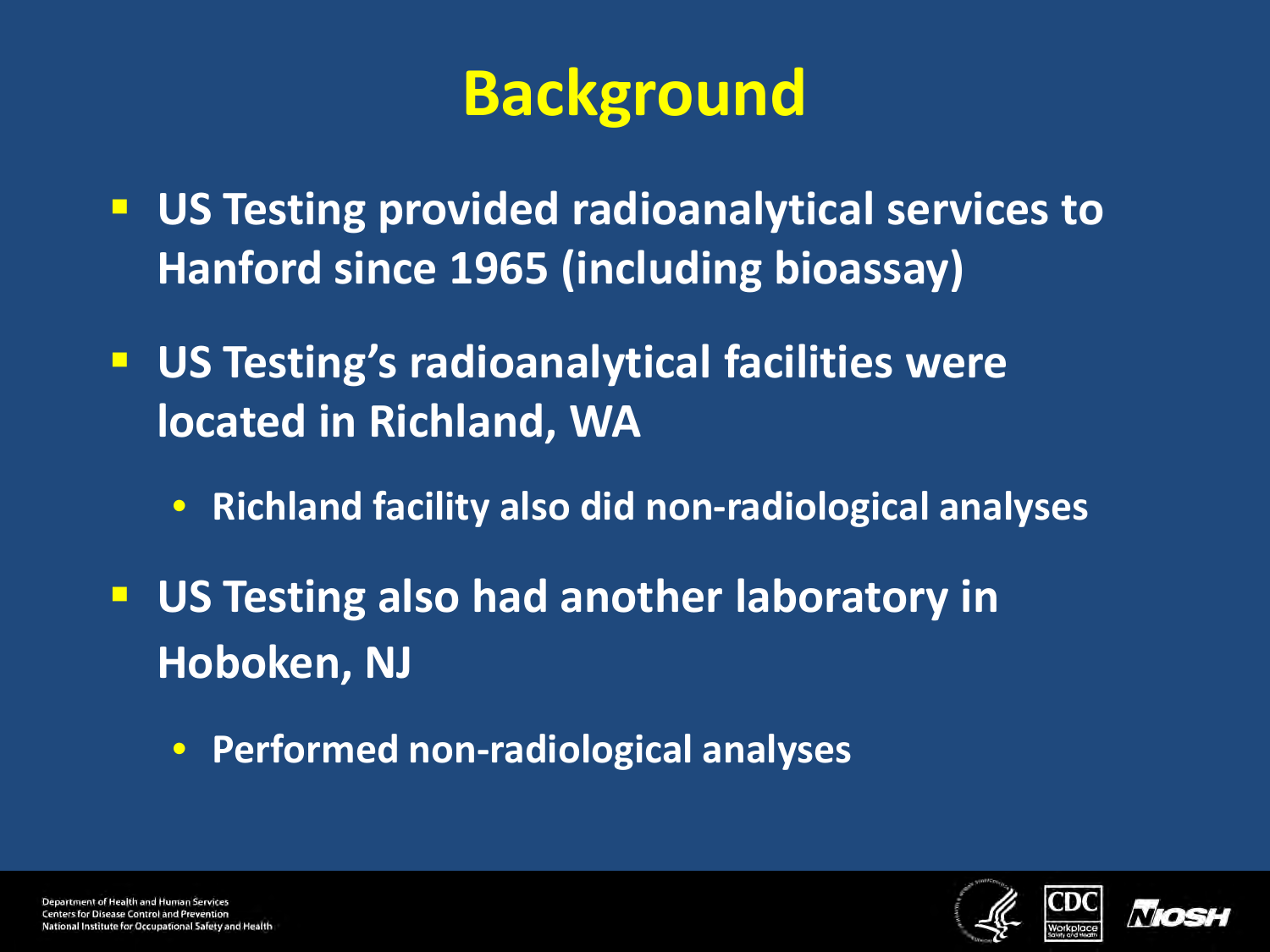### **Background—cont.**

- **Pacific Northwest National Laboratories (PNNL) was responsible for overseeing the quality of the data produced by US Testing for Hanford from 1979 thru the 1991**
	- **Quality assurance program included blind bioassay samples (~250 blanks and quality control during 1987 thru 1989)**
	- **Annual reports during the time period of interest were reviewed by NIOSH as part of this evaluation**



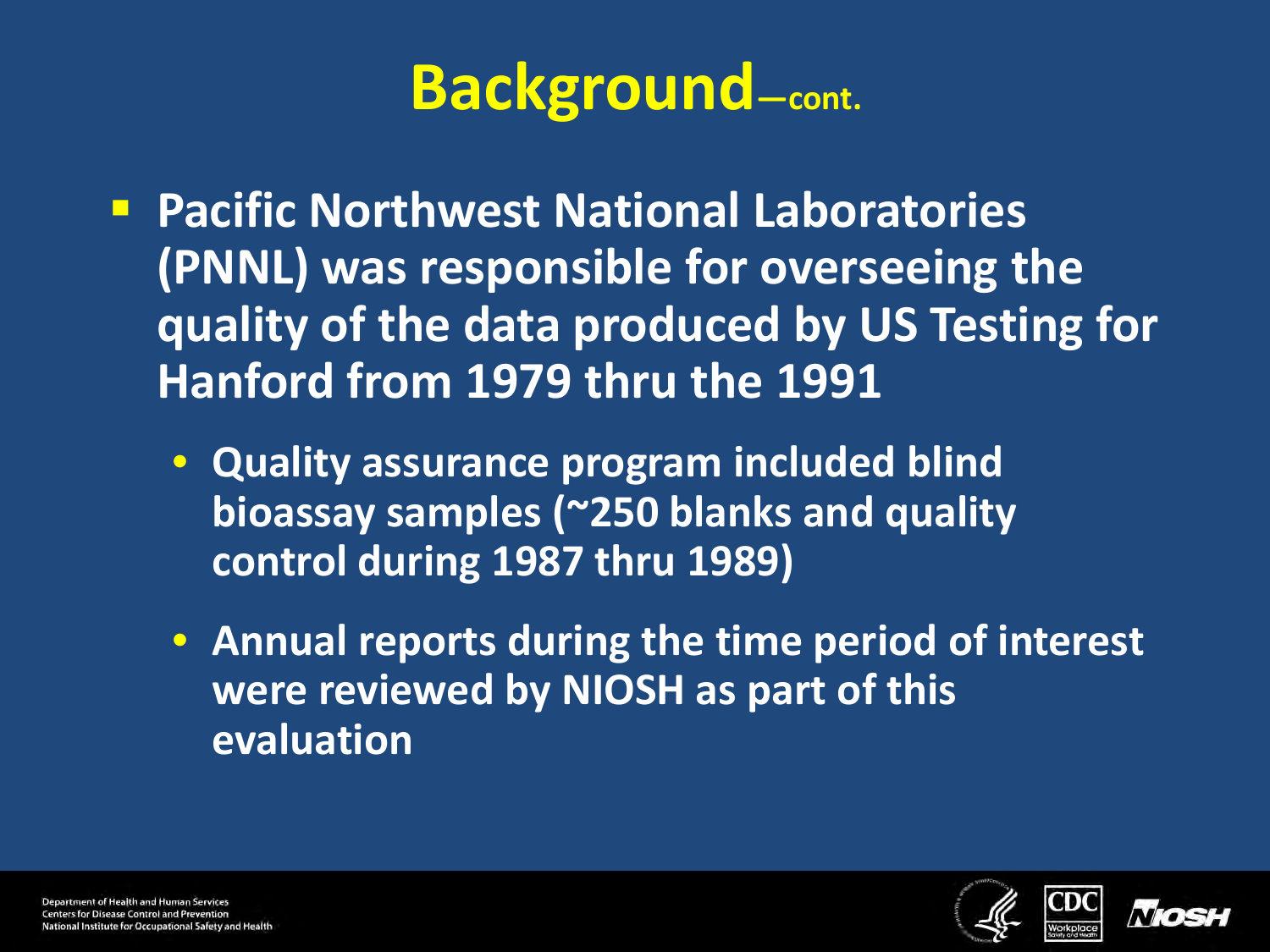### **Background—cont.**

#### **Additional information on US Testing audits**

- **PNNL conducted a lengthy procurement process prior to the award of the September 1988 contract with US Testing**
	- **Included technical and quality assurance/quality control evaluations**
	- **PNNL further evaluated the data quality provided by US Testing in the fall of 1989 and presented the results to Westinghouse Hanford Company, U.S. EPA, and the U.S. DOE, and State of Washington**
- **US Testing participated in on going external quality assessment programs conducted by the DOE Environmental Measurements Laboratory (EML) and the EPA intercomparison quality control programs**

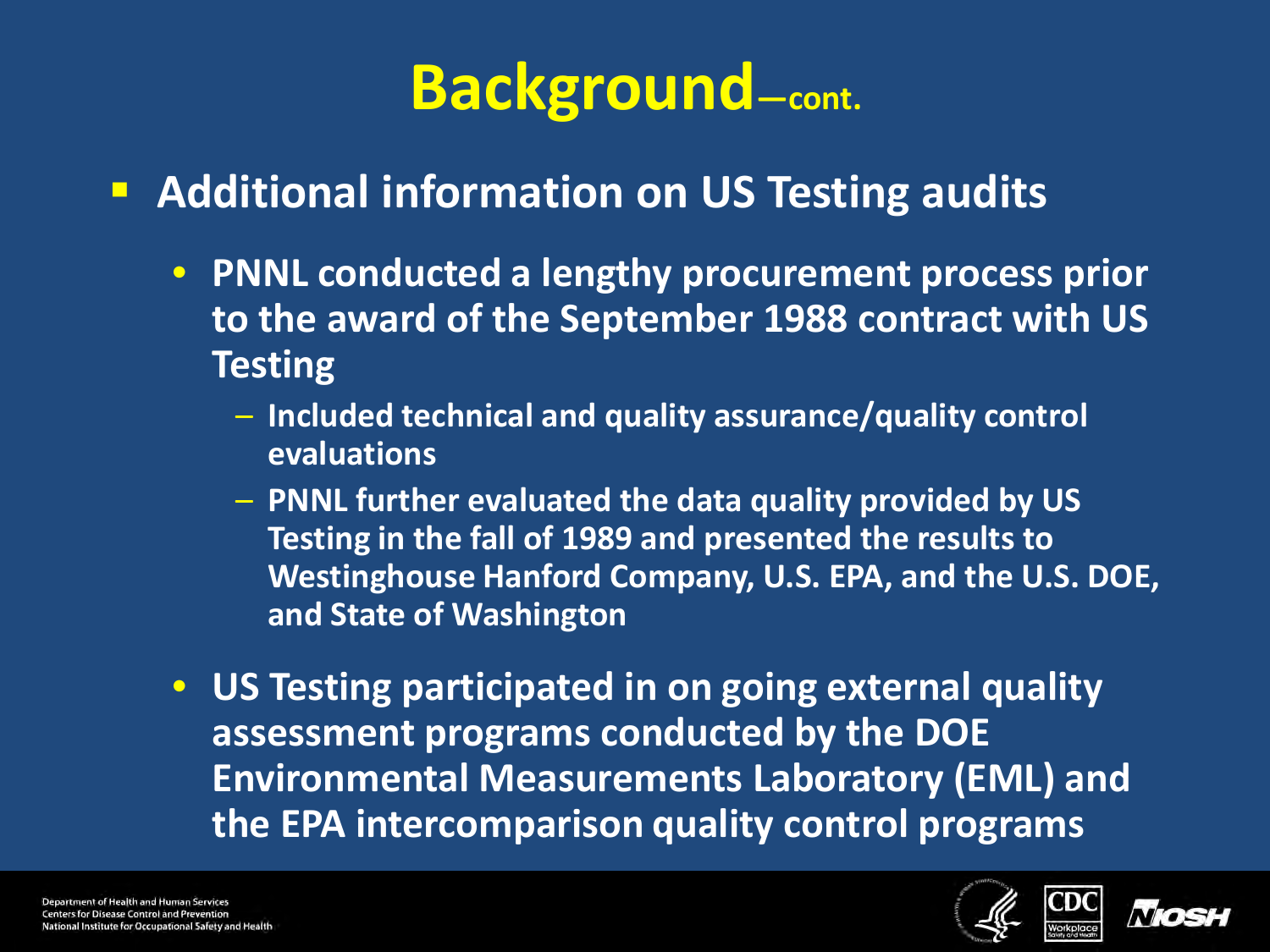### **Background—cont.**

- **U.S. EPA suspended US Testing from federal contracts, April 25, 1990**
	- **The notice of suspension alleges that the management of US Testing "conspired, directed, carried out, and otherwise condoned a scheme to defraud the United States Government" in its performance at facilities in Richland, Washington and Hoboken, New Jersey**
	- **The notice also alleges that this scheme "resulted in the submission of false, inaccurate, and unreliable test results and data"**
	- **Suspension was related to EPA's investigation of US Testing as related to falsification of environmental (non-radiological) sample data**
- **US Testing admitted wrongdoing and pleaded guilty to a felony on April 17, 1991**



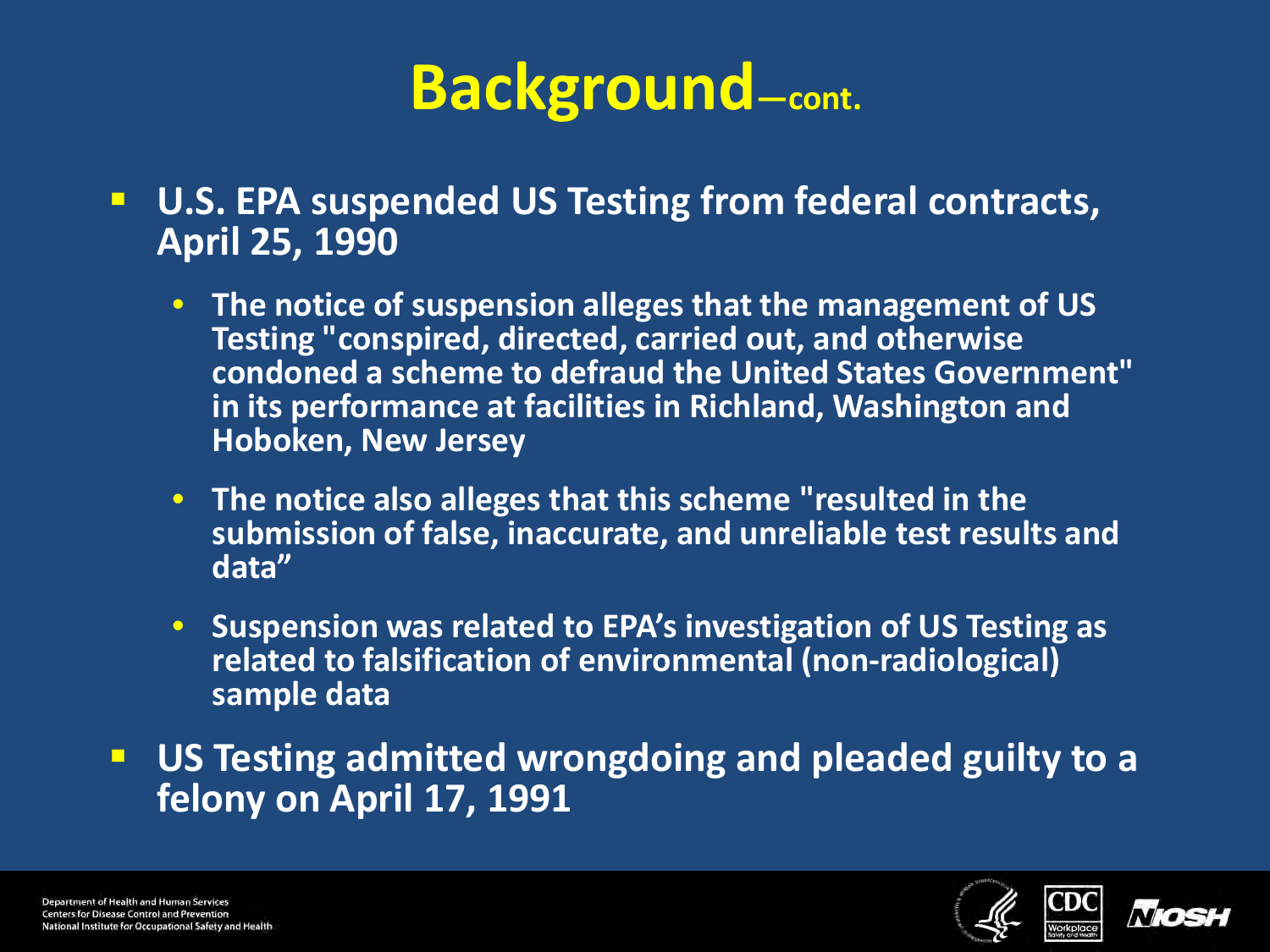# **Evaluations of US Testing**

- **The U.S. EPA's suspension of US Testing caused U.S. DOE to order PNNL to review US Testing's data quality**
- **Beginning in May 1990, PNNL conducted two separate activities**
	- **Formal audit of past US Testing activities that included data traceability**
	- **Three week on-site performance based technical oversight of current US Testing practices**



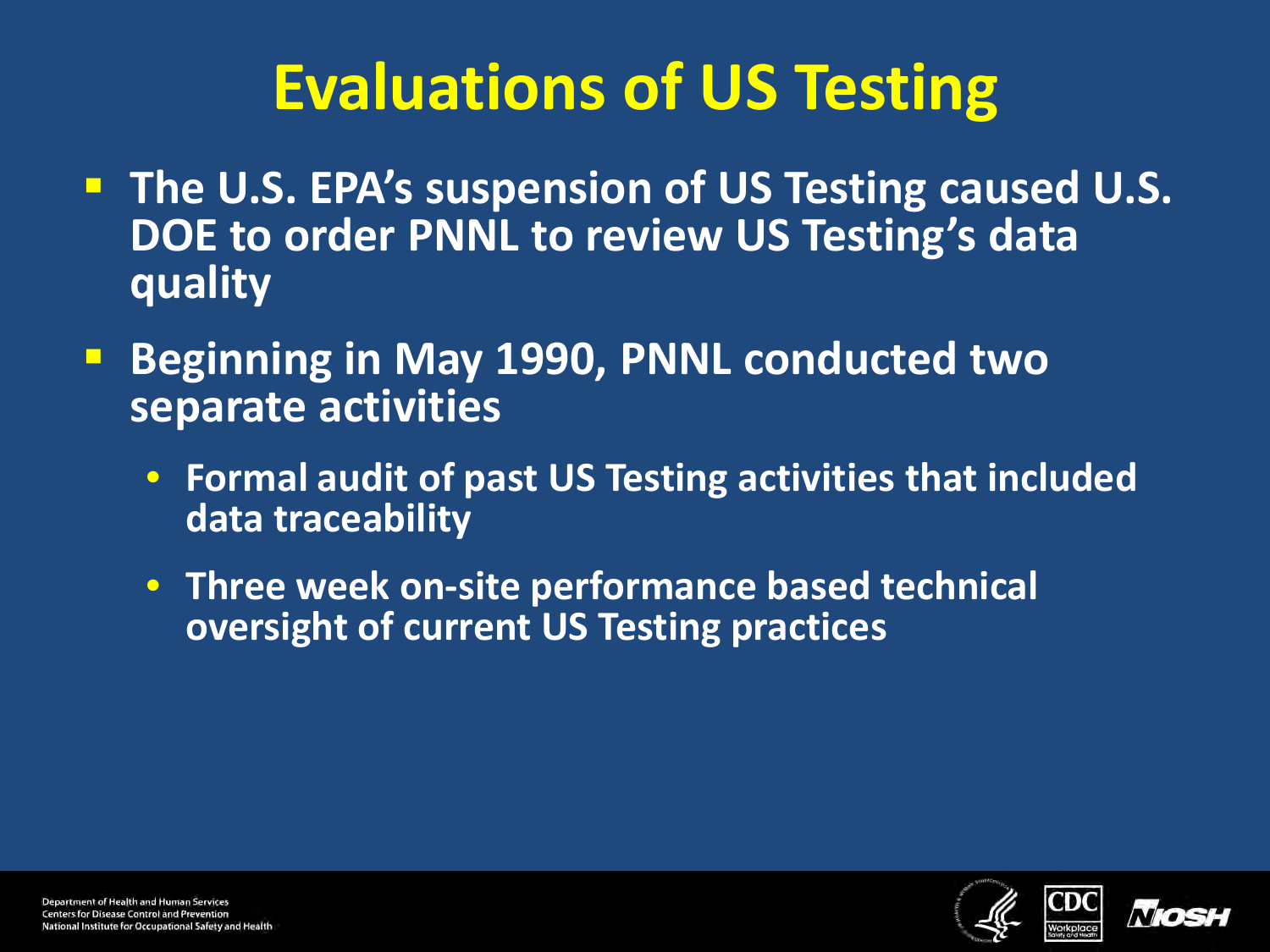# **Evaluations of US Testing—cont.**

- **June 1, 1990, PNNL and U.S. DOE announced the contract with US Testing was being terminated for default**
	- **Termination was based on findings that US Testing had sent certain samples to its Hoboken facility without appropriate quality assurance as required by the Battelle contract**
	- **US Testing billed the government through Battelle for these samples**
	- **Samples were dioxin and total petroleum hydrocarbons (non-radiological)**

 **WHC, U.S. EPA, U.S. DOE and the State of Washington performed independent evaluations of US Testing** 



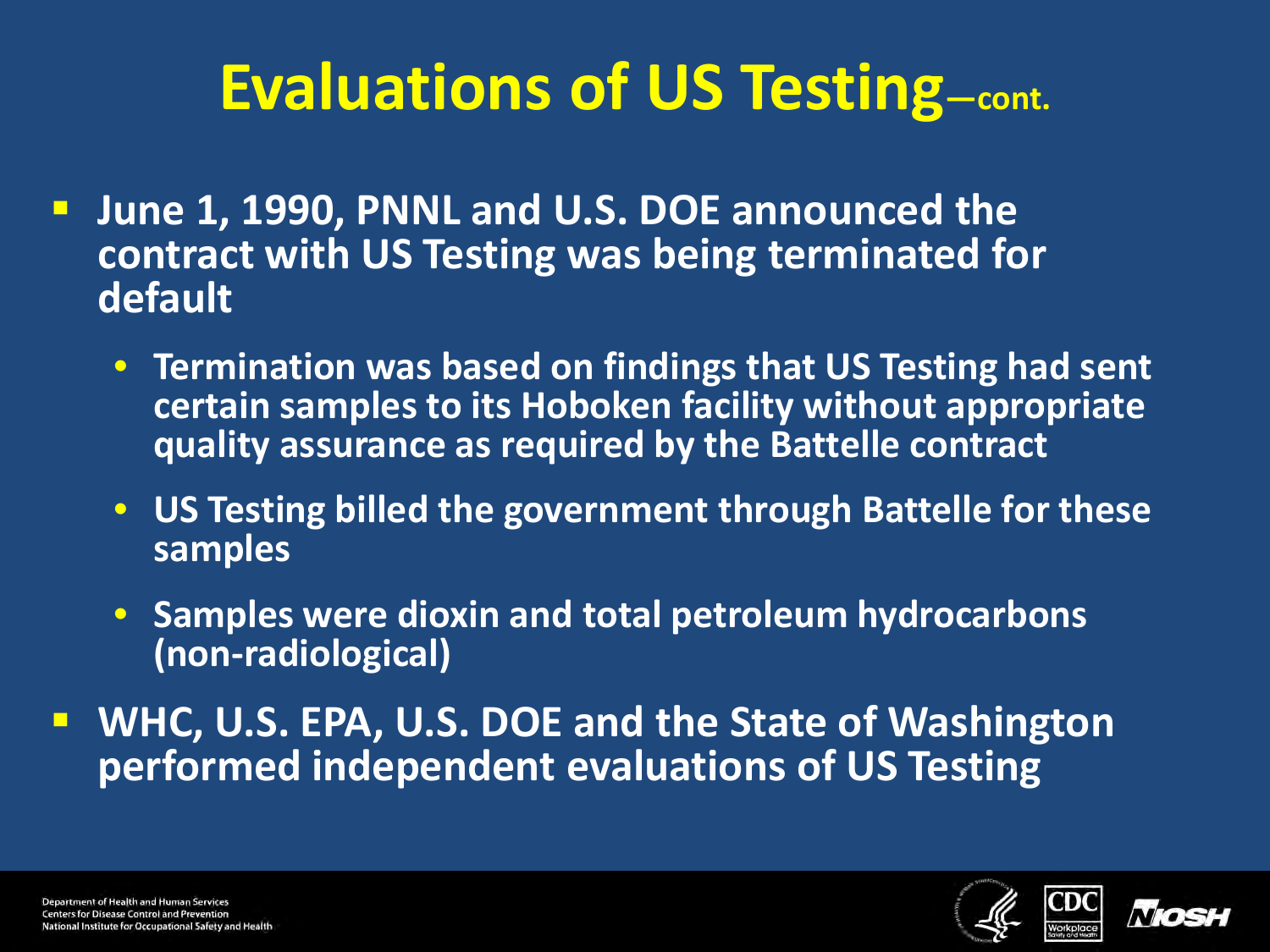# **Evaluations of US Testing—cont.**

- **University of Washington (Omenn Report) evaluated data from 1983 to 1990 from US Testing, focusing on in vitro bioassay data**
- **In 1992, PNNL summarized the series of reviews as they relate to the quality and usability of the US Testing data**
- **Report concluded that "the data produced under the Battelle contract with UST are technically supportable for the purposes for which they were collected" and "all activities performed to date support the technical credibility of the data provided by the UST Richland Laboratory."**
- **No indication from any evaluation, audit or surveillance that the data from the US Testing Richland facility was technically compromised**

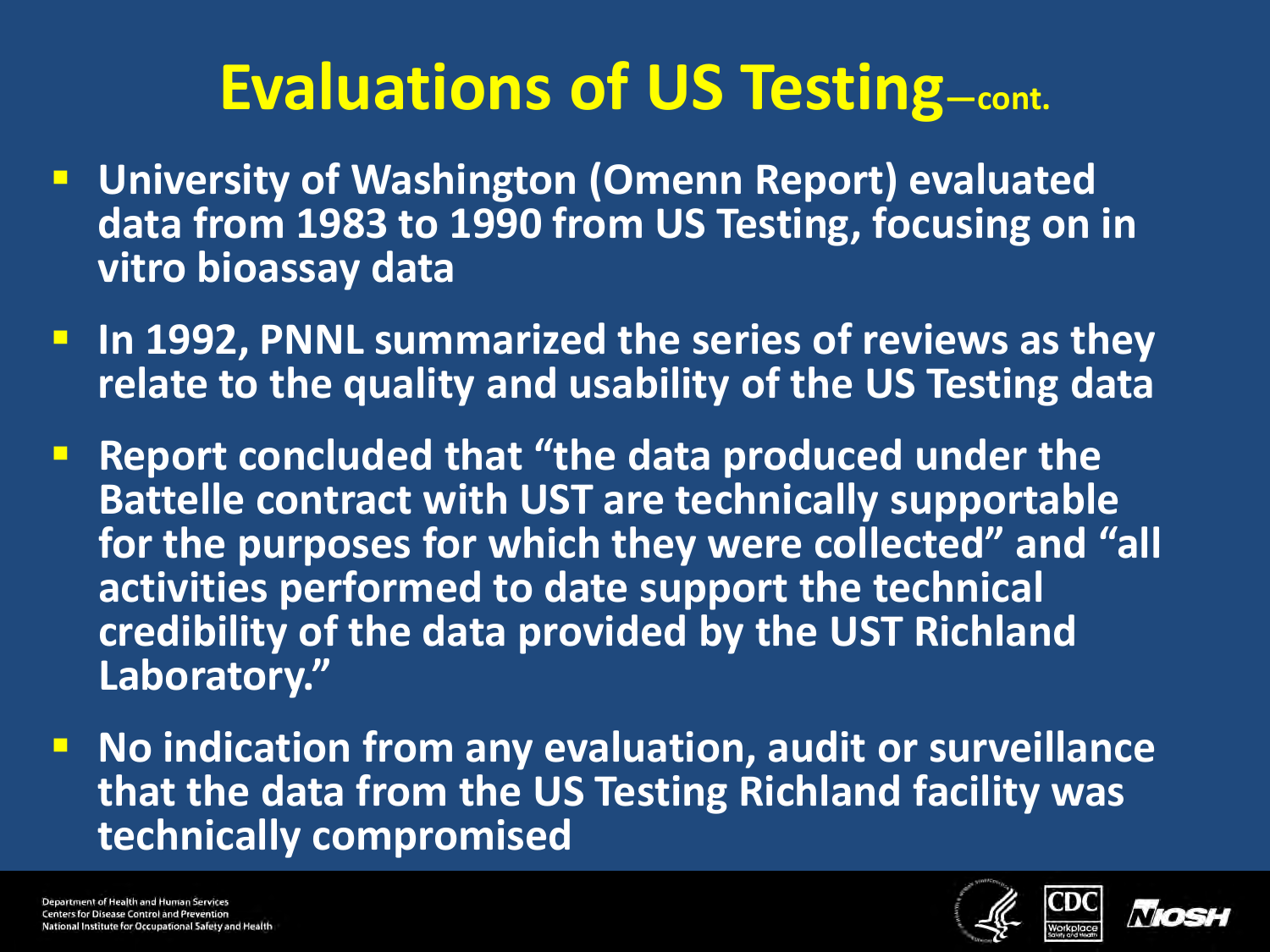# **Feasibility of Dose Reconstructions**

- **NIOSH found no support for an SEC based on falsification of data**
- **NIOSH and the Advisory Board continue to evaluate various SEC-related issues in the 1972 to 1990 period**



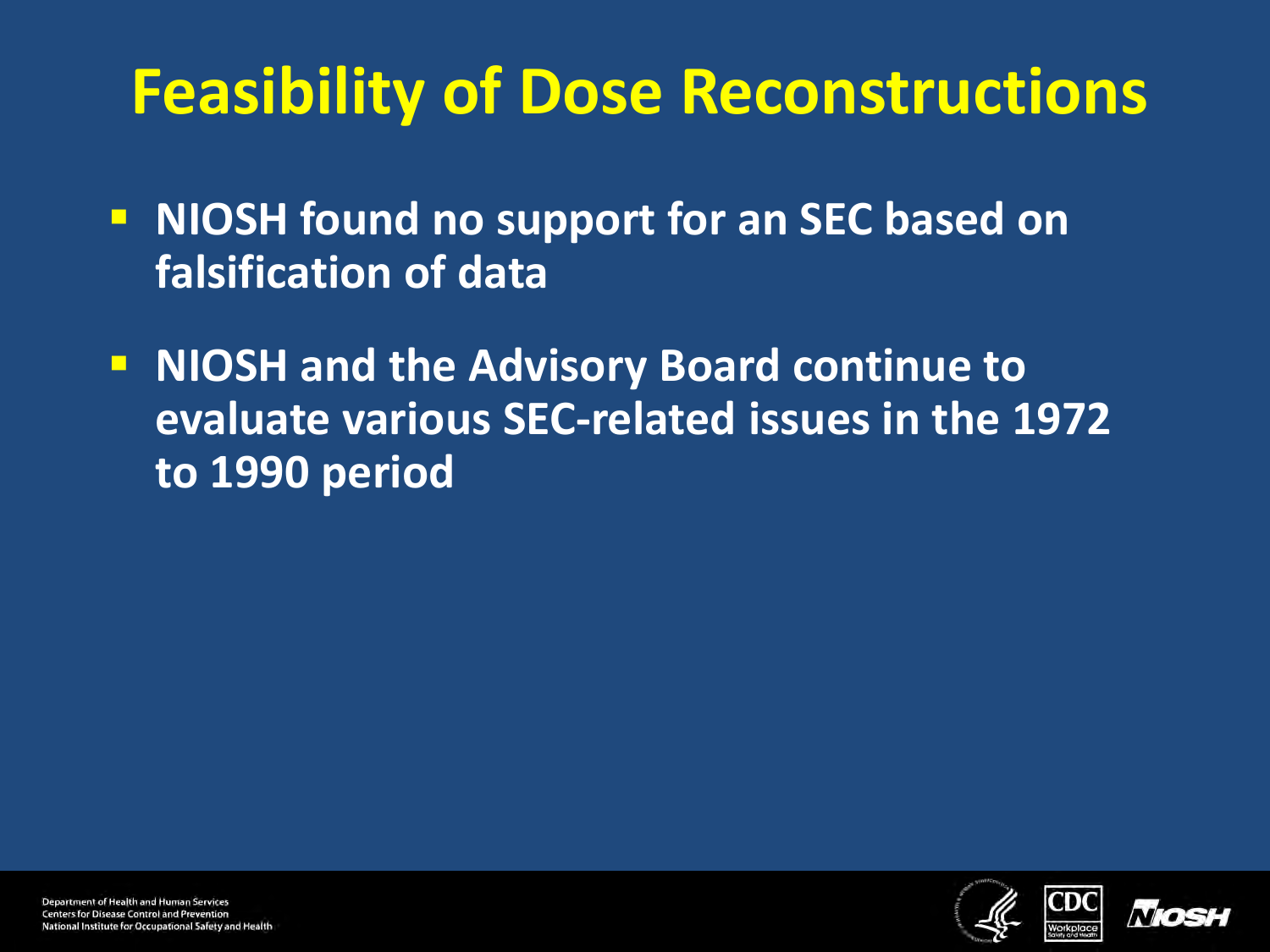# **NIOSH Recommendation**

- **NIOSH has obtained numerous documents containing monitoring results, bioassay program audit reports, independent bioassay program data evaluations, as well as Hanford process and source-term information.** 
	- **In addition, several individuals with first-hand knowledge of the contractor bioassay laboratory issues during the period under evaluation have been interviewed.**
	- **Employee-specific information provided through the EEOICPA claims process and Technical Basis Documents written by NIOSH have also been available for this evaluation.**
- **Based on its analysis of these available resources, NIOSH found no part of the class under evaluation for which it cannot estimate radiation doses with sufficient accuracy.**